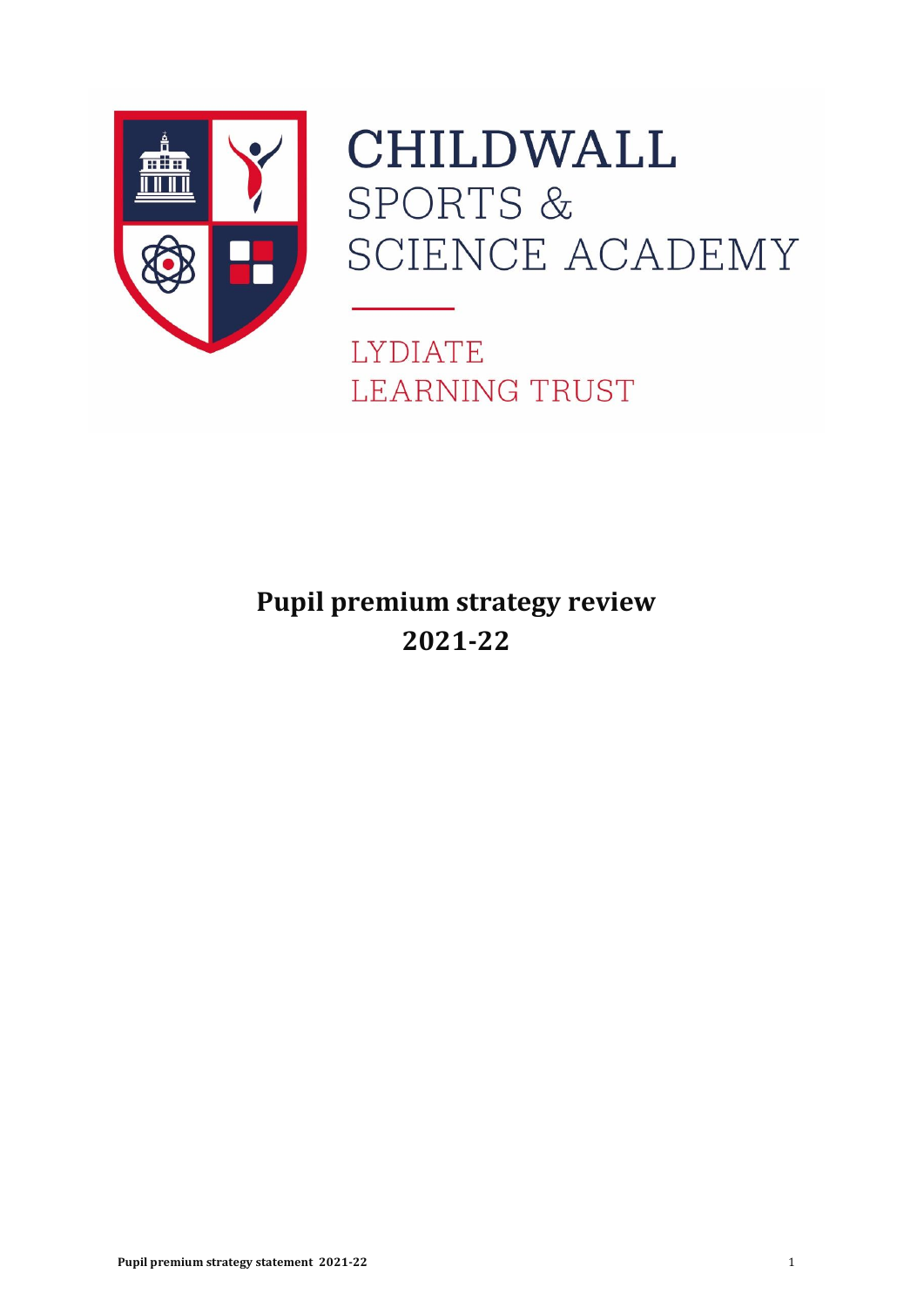# **Pupil premium strategy statement**

#### **School overview**

| <b>Metric</b>                               | Data                                        |
|---------------------------------------------|---------------------------------------------|
| School name                                 | <b>Childwall Sports and Science Academy</b> |
| Pupils in school                            | 988                                         |
| Proportion of disadvantaged pupils          | 51%                                         |
| Pupil premium allocation this academic year | £450,000                                    |
| Academic year or years covered by statement | 2020-23                                     |
| Publish date                                | September 2021                              |
| Review date                                 |                                             |
| Statement authorised by                     | Janette Vincent                             |
| Pupil premium lead                          | Jeni Cassidy                                |
| Governor lead                               |                                             |

## **Disadvantaged pupil performance overview for last academic year**

| Progress 8                                  | 0.36  |
|---------------------------------------------|-------|
| Ebacc entry                                 | 15.6% |
| Attainment 8                                | 38.6  |
| Percentage of Grade 5+ in English and maths | 24%   |

## **Strategy aims for disadvantaged pupils**

| Aim                                            | <b>Target</b>                                                                        | <b>Target date</b> |
|------------------------------------------------|--------------------------------------------------------------------------------------|--------------------|
| Progress 8                                     | To perform in line or above<br>national $(-0.45)$                                    | July 22            |
| Attainment 8                                   | To perform in line or above nation<br>(36.7)                                         | July 22            |
| Percentage of Grade 5+ in English<br>and maths | To perform above or in line with<br>national                                         | July 22            |
| Ebacc entry                                    | To continue the upward trajectory<br>of students following and achieving<br>in EBACC | July 22            |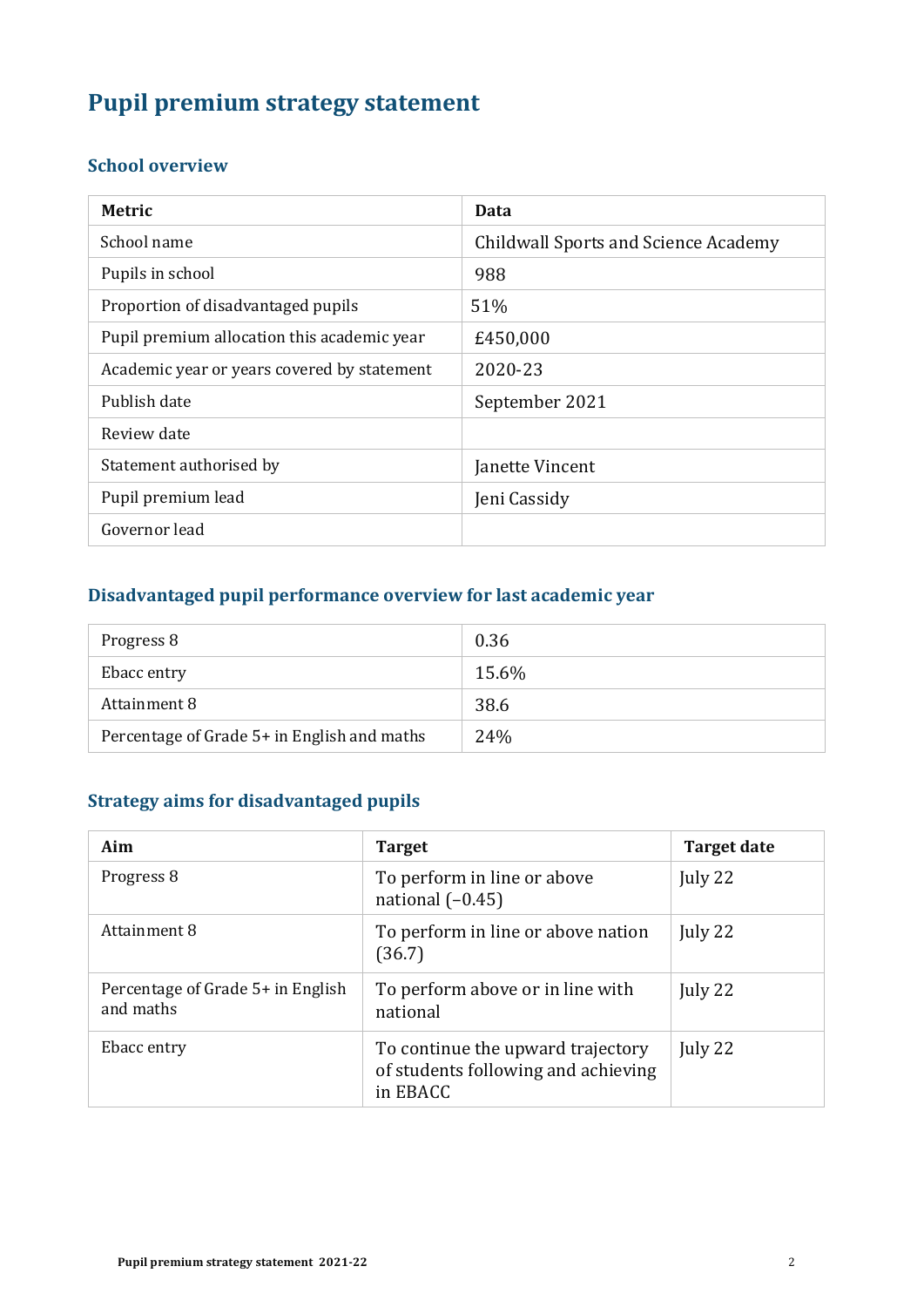# **Teaching priorities for current academic year**

| <b>Measure</b>                                   | <b>Activity</b>                                                                                                                                                                      |
|--------------------------------------------------|--------------------------------------------------------------------------------------------------------------------------------------------------------------------------------------|
| Priority 1                                       | <b>Quality First Teaching</b><br>6% of all teachers' salary is paid from PP funding, the<br>progress of PP in terms of academic, ambition and social<br>is the responsibility of all |
| Priority 2                                       | To enhance the current SLAs with OSSME and ADHD<br>foundation, to allow more time for staff training and<br>support for individuals and their parents                                |
| Barriers to learning these<br>priorities address | Level of literacy, parental engagement, ambition of<br>parents and students                                                                                                          |
| Projected spending                               | £222,900                                                                                                                                                                             |

# **Targeted academic support for current academic year**

| <b>Measure</b>                                   | <b>Activity</b>                                     |
|--------------------------------------------------|-----------------------------------------------------|
| Priority 1                                       | Improvement of all aspects of literacy and numeracy |
| Priority 2                                       | Development of parental education programme         |
| Barriers to learning these<br>priorities address | Literacy starting starts<br>Parental engagement     |
| Projected spending                               | £158,000                                            |

#### **Wider strategies for current academic year**

| <b>Measure</b>                                   | <b>Activity</b>                                                                                          |
|--------------------------------------------------|----------------------------------------------------------------------------------------------------------|
| Priority 1                                       | Continued development of careers<br>programme/personal development role/EWO/family<br>support worker     |
| Priority 2                                       | Continued development of SEMH support.                                                                   |
| Priority 3                                       | <b>Project Ambition</b>                                                                                  |
| Barriers to learning these<br>priorities address | Persistent absenteeism<br>High levels of students with SEMH concerns<br>Ambition of students and parents |
| Projected spending                               | £98,099                                                                                                  |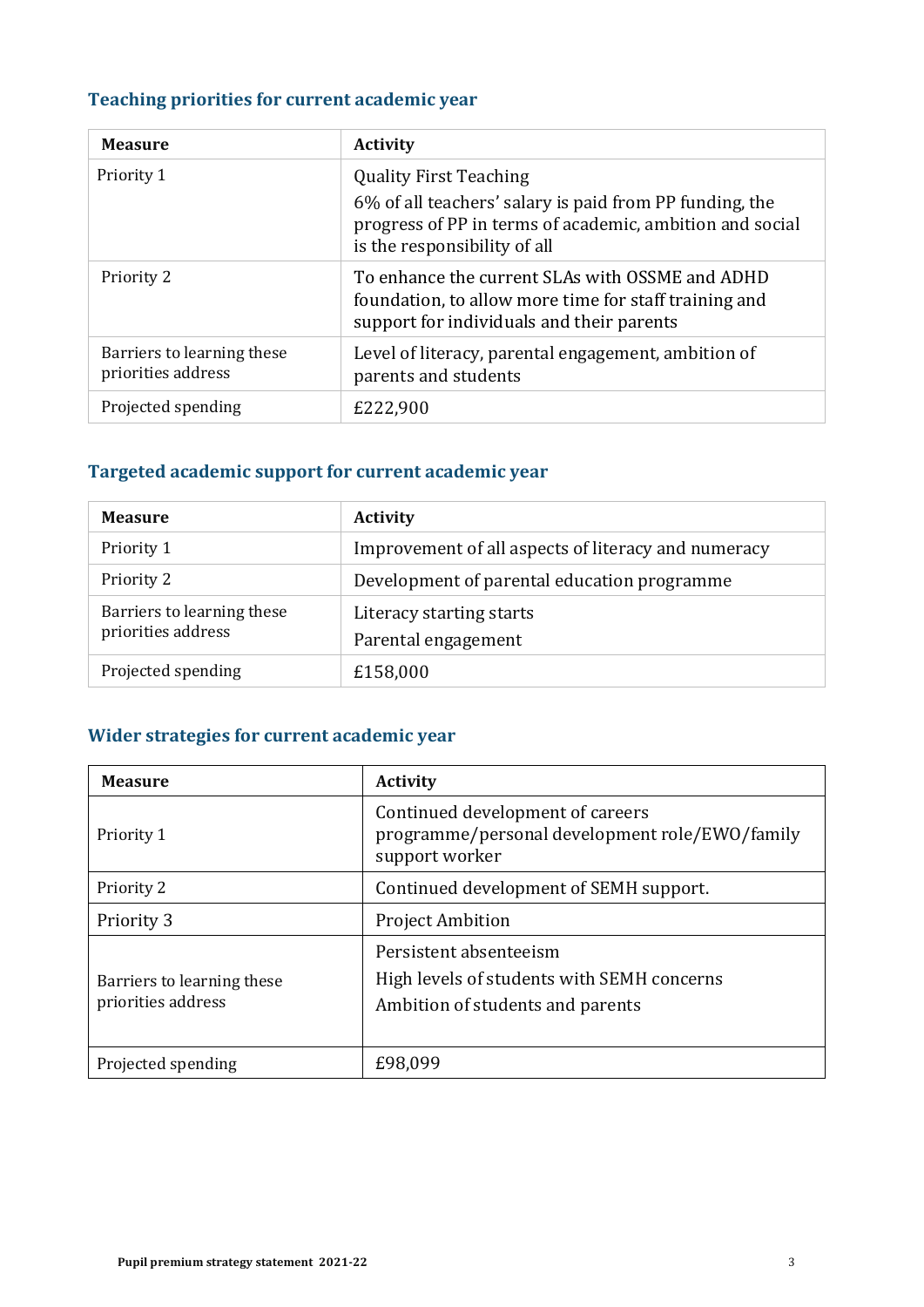# **Monitoring and implementation**

| <b>Area</b>      | <b>Challenge</b>                                                 | <b>Mitigating action</b>                                                                           |
|------------------|------------------------------------------------------------------|----------------------------------------------------------------------------------------------------|
| Teaching         | Ensuring all teachers adapt<br>learning/lessons for key groups.  | Use of CPDL programme<br>Friday morning briefing<br>Regular teaching QA                            |
| Targeted support | Students engagement in literacy<br>programmes and support.       | Literacy catch-up during school<br>day.<br>Appointment of 3 specific staff for<br>literacy support |
| Wider strategies | <b>SEMH</b> challenges of students<br>and persistent absenteeism | Appointment of key roles to<br>support both students and<br>families in key areas.                 |

## **Review: last year's aims and outcomes**

| Aim                                                                                    | <b>Outcome</b>                                                                                                                                                            |
|----------------------------------------------------------------------------------------|---------------------------------------------------------------------------------------------------------------------------------------------------------------------------|
| Ensuring an effective teacher                                                          | Achieved-                                                                                                                                                                 |
| is in front of all students                                                            | Developed capacity, more subject specialists within the<br>school. (English/Humanities)                                                                                   |
|                                                                                        | Good or better teaching moved by moved by 9%                                                                                                                              |
|                                                                                        | Year 11 attainment for PP students in line with<br>national. (36.7) at 37.26.                                                                                             |
|                                                                                        | Year 10 measuring favourably with national currently<br>34.14 at this stage of the course                                                                                 |
|                                                                                        | All KS3 cohorts average grade on target.                                                                                                                                  |
|                                                                                        | 72% of students receiving support from ADHD/OSSME                                                                                                                         |
|                                                                                        | improved attendance.                                                                                                                                                      |
|                                                                                        | An increase of 41 SEND more students supported by<br>external agencies due to increased funding.                                                                          |
|                                                                                        | 77% of parents engaged with the programme.                                                                                                                                |
| Improvement of student                                                                 | Achieved                                                                                                                                                                  |
| literacy and progress of key<br>groups                                                 | 75% of students following Lexonik programme in year 9<br>increased PIRA score and 82% of year 10.                                                                         |
|                                                                                        | Students are becoming more fluent and confident readers<br>as well as using subject specific vocabulary. This has been<br>evidence in faculty reviews.                    |
| Development of whole pupil<br>through an SEMH and<br>aspirational support<br>programme | Achieved                                                                                                                                                                  |
|                                                                                        | Counselling service used CORE-YP and all students were<br>happy to complete this.to measure the effectiveness of<br>the service giving an average score of 8.4/10 for the |